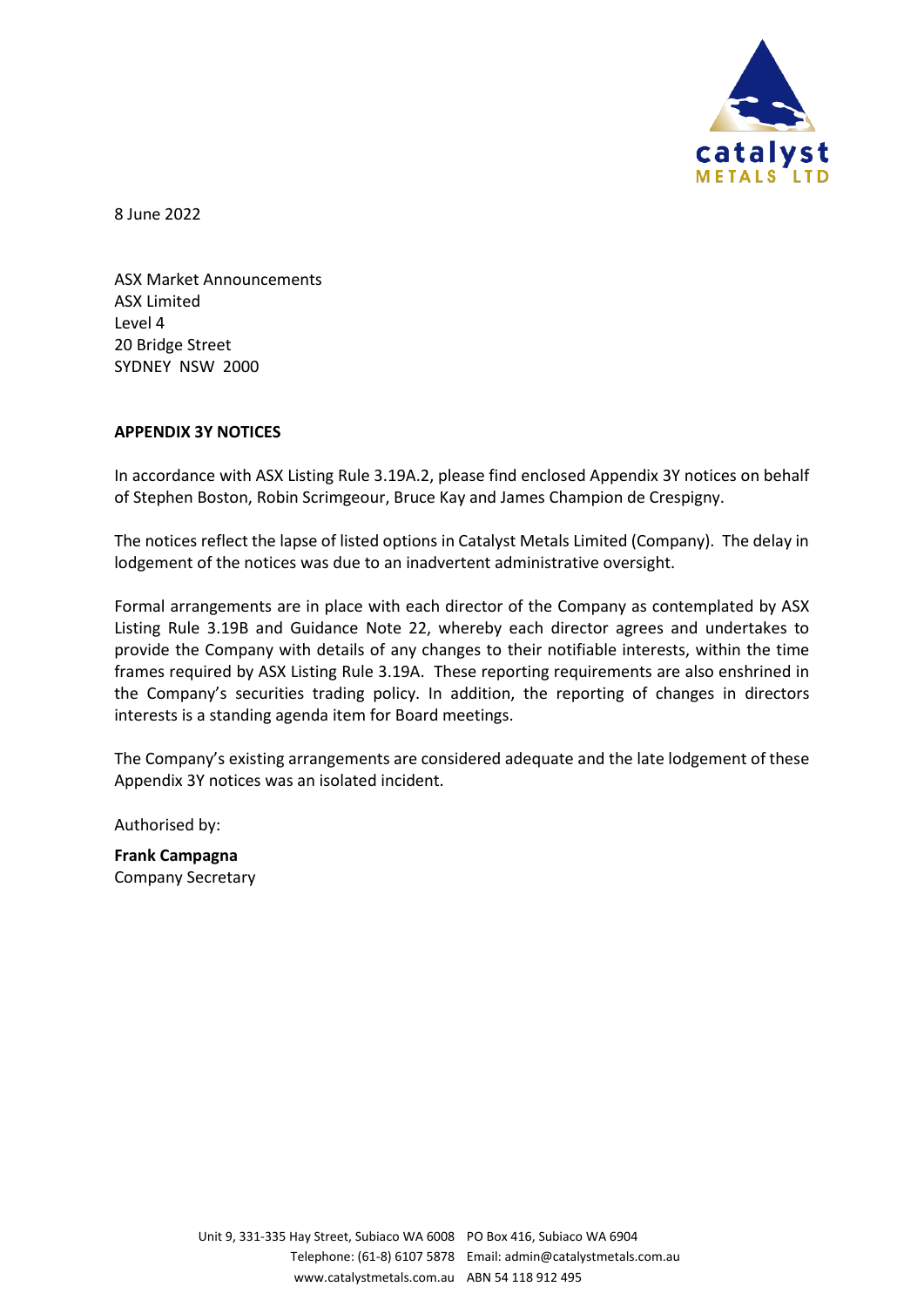# **Appendix 3Y**

# **Change of Director's Interest Notice**

*Information or documents not available now must be given to ASX as soon as available. Information and documents given to ASX become ASX's property and may be made public.*

Introduced 30/09/01 Amended 01/01/11

| Name of entity | <b>Catalyst Metals Limited</b> |
|----------------|--------------------------------|
| <b>ABN</b>     | 54 118 912 495                 |

We (the entity) give ASX the following information under listing rule 3.19A.2 and as agent for the director for the purposes of section 205G of the Corporations Act.

| Name of Director    | Stephen James Boston |
|---------------------|----------------------|
| Date of last notice | 13 January 2022      |

### **Part 1 - Change of director's relevant interests in securities**

*In the case of a trust, this includes interests in the trust made available by the responsible entity of the trust.*

| Direct or indirect interest                                                                                                                        | Direct and indirect                                                                                                                                           |
|----------------------------------------------------------------------------------------------------------------------------------------------------|---------------------------------------------------------------------------------------------------------------------------------------------------------------|
| Nature of indirect interest<br>(including registered holder)<br>Note: Provide details of the circumstances<br>giving rise to the relevant interest | Trapine Pty Ltd (beneficial interest)<br>Merewether Pty Ltd (beneficial interest)<br>Elshaw Pty Ltd (beneficial interest)<br>Sarah Boston Trust A/C (trustee) |
| Date of change                                                                                                                                     | 31 May 2022                                                                                                                                                   |
| Number of securities<br>held prior to change                                                                                                       | 5,750,727 ordinary shares<br>458,477 listed options (31.05.22)                                                                                                |
| <b>Class</b>                                                                                                                                       | Listed options                                                                                                                                                |
| Number acquired                                                                                                                                    |                                                                                                                                                               |
| Number disposed                                                                                                                                    | 458,477 (lapse of options)                                                                                                                                    |
| <b>Value/Consideration</b><br>Note: If consideration is non-cash, provide<br>details and estimated valuation                                       | Nil                                                                                                                                                           |

<sup>+</sup> See chapter 19 for defined terms.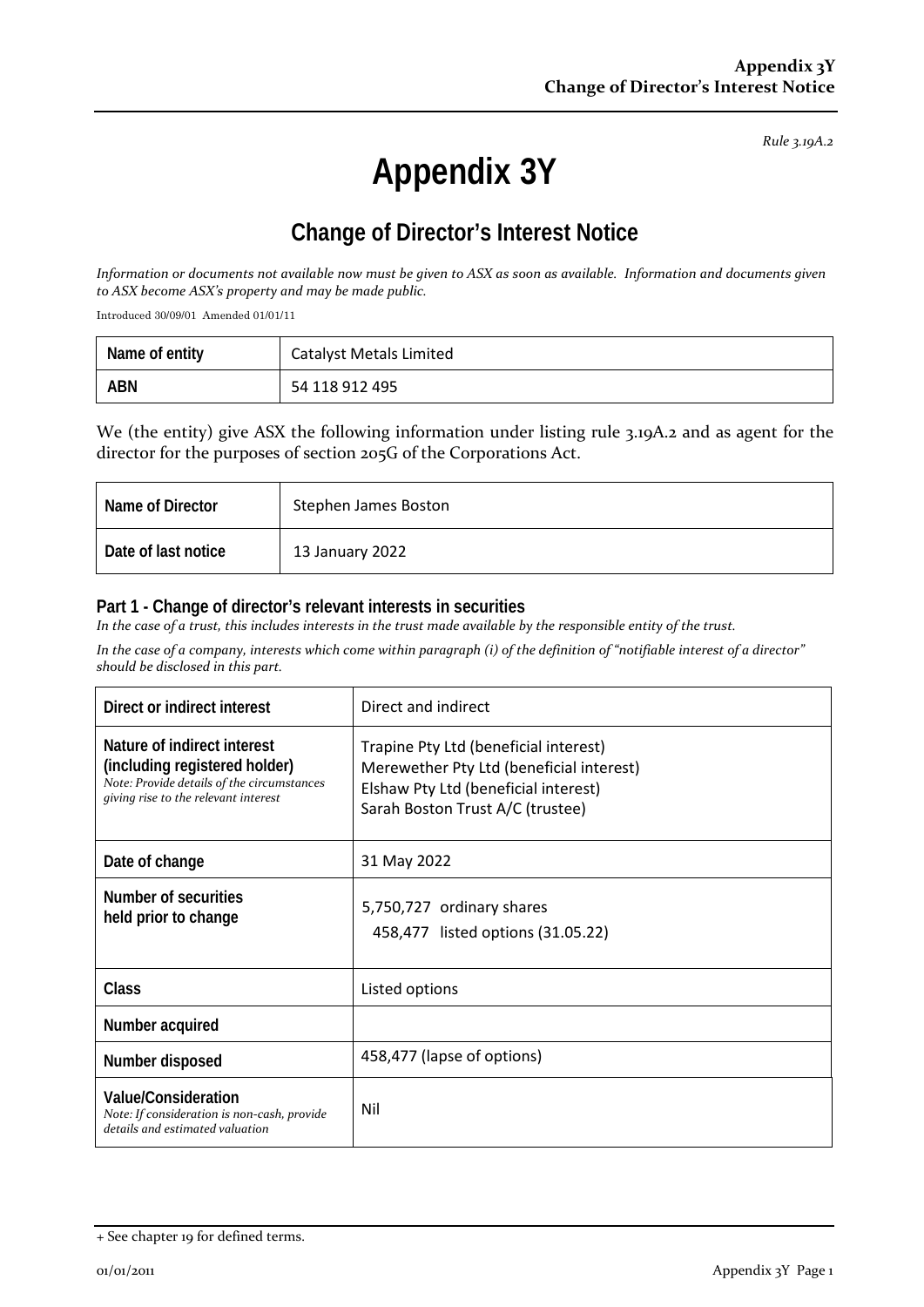| Number of securities<br>held after change                                                                                                                                     | 5,750,727 ordinary shares |
|-------------------------------------------------------------------------------------------------------------------------------------------------------------------------------|---------------------------|
| Nature of change<br>Example: on-market trade, off-market trade,<br>exercise of options, issue of securities under<br>dividend reinvestment plan, participation in<br>buy-back | Lapse of listed options.  |

*In the case of a company, interests which come within paragraph (ii) of the definition of "notifiable interest of a director" should be disclosed in this part.*

| Details of contract                                                                                                                                                               |  |
|-----------------------------------------------------------------------------------------------------------------------------------------------------------------------------------|--|
| Nature of interest                                                                                                                                                                |  |
| Name of registered holder<br>(if issued securities)                                                                                                                               |  |
| Date of change                                                                                                                                                                    |  |
| Number and class of securities<br>to which interest related prior<br>to change<br>Note: Details are only required for a contract in relation to<br>which the interest has changed |  |
| Interest acquired                                                                                                                                                                 |  |
| Interest disposed                                                                                                                                                                 |  |
| <b>Value/Consideration</b><br>Note: If consideration is non-cash, provide details and an<br>estimated valuation                                                                   |  |
| Interest after change                                                                                                                                                             |  |

| Were the interests in the securities or contracts<br>detailed above traded during a +closed period where<br>prior written clearance was required? | No |
|---------------------------------------------------------------------------------------------------------------------------------------------------|----|
| If so, was prior written clearance provided to allow<br>the trade to proceed during this period?                                                  |    |
| If prior written clearance was provided, on what date<br>was this provided?                                                                       |    |

<sup>+</sup> See chapter 19 for defined terms.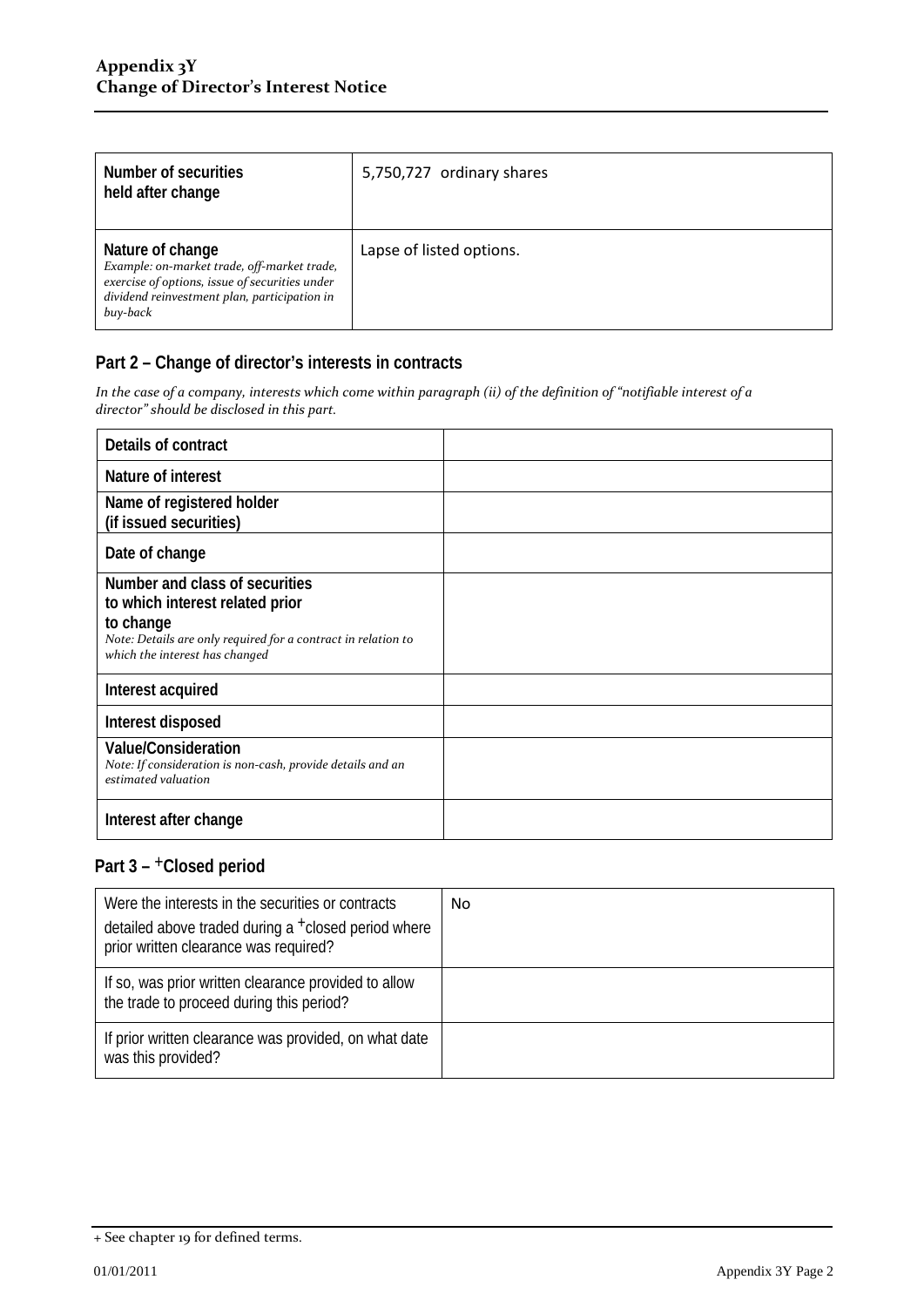# **Appendix 3Y**

## **Change of Director's Interest Notice**

*Information or documents not available now must be given to ASX as soon as available. Information and documents given to ASX become ASX's property and may be made public.*

Introduced 30/09/01 Amended 01/01/11

| Name of entity | Catalyst Metals Limited |
|----------------|-------------------------|
| <b>ABN</b>     | 54 118 912 495          |

We (the entity) give ASX the following information under listing rule 3.19A.2 and as agent for the director for the purposes of section 205G of the Corporations Act.

| Name of Director    | Robin MacDiarmid Campbell Scrimgeour |
|---------------------|--------------------------------------|
| Date of last notice | 23 March 2022                        |

### **Part 1 - Change of director's relevant interests in securities**

*In the case of a trust, this includes interests in the trust made available by the responsible entity of the trust.*

| Direct or indirect interest                                                                                                                        | Indirect                                                       |
|----------------------------------------------------------------------------------------------------------------------------------------------------|----------------------------------------------------------------|
| Nature of indirect interest<br>(including registered holder)<br>Note: Provide details of the circumstances<br>giving rise to the relevant interest | HSBC Custody Nominees (Australia) Limited - beneficial holder  |
| Date of change                                                                                                                                     | 31 May 2022                                                    |
| Number of securities<br>held prior to change                                                                                                       | 5,485,017 ordinary shares<br>531,074 listed options (31.05.22) |
| <b>Class</b>                                                                                                                                       | Listed options                                                 |
| Number acquired                                                                                                                                    |                                                                |
| Number disposed                                                                                                                                    | 531,074 (lapse of options)                                     |
| <b>Value/Consideration</b><br>Note: If consideration is non-cash, provide<br>details and estimated valuation                                       | Nil                                                            |

<sup>+</sup> See chapter 19 for defined terms.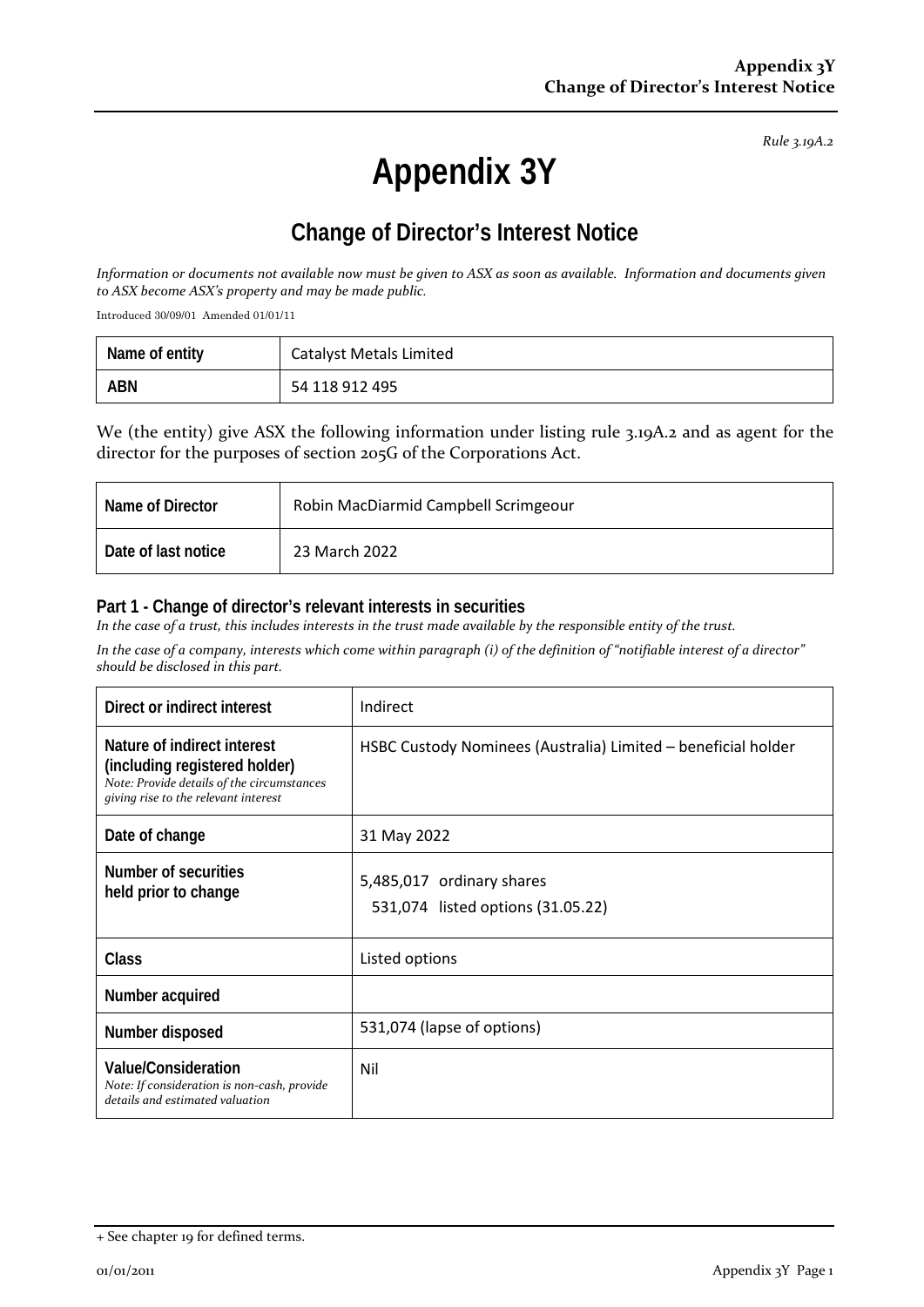| Number of securities<br>held after change                                                                                                                                     | 5,485,017 ordinary shares |
|-------------------------------------------------------------------------------------------------------------------------------------------------------------------------------|---------------------------|
| Nature of change<br>Example: on-market trade, off-market trade,<br>exercise of options, issue of securities under<br>dividend reinvestment plan, participation in<br>buy-back | Lapse of listed options.  |

*In the case of a company, interests which come within paragraph (ii) of the definition of "notifiable interest of a director" should be disclosed in this part.*

| Details of contract                                                                                                                                                               |  |
|-----------------------------------------------------------------------------------------------------------------------------------------------------------------------------------|--|
| Nature of interest                                                                                                                                                                |  |
| Name of registered holder<br>(if issued securities)                                                                                                                               |  |
| Date of change                                                                                                                                                                    |  |
| Number and class of securities<br>to which interest related prior<br>to change<br>Note: Details are only required for a contract in relation to<br>which the interest has changed |  |
| Interest acquired                                                                                                                                                                 |  |
| Interest disposed                                                                                                                                                                 |  |
| <b>Value/Consideration</b><br>Note: If consideration is non-cash, provide details and an<br>estimated valuation                                                                   |  |
| Interest after change                                                                                                                                                             |  |

| Were the interests in the securities or contracts<br>detailed above traded during a +closed period where<br>prior written clearance was required? | No |
|---------------------------------------------------------------------------------------------------------------------------------------------------|----|
| If so, was prior written clearance provided to allow<br>the trade to proceed during this period?                                                  |    |
| If prior written clearance was provided, on what date<br>was this provided?                                                                       |    |

<sup>+</sup> See chapter 19 for defined terms.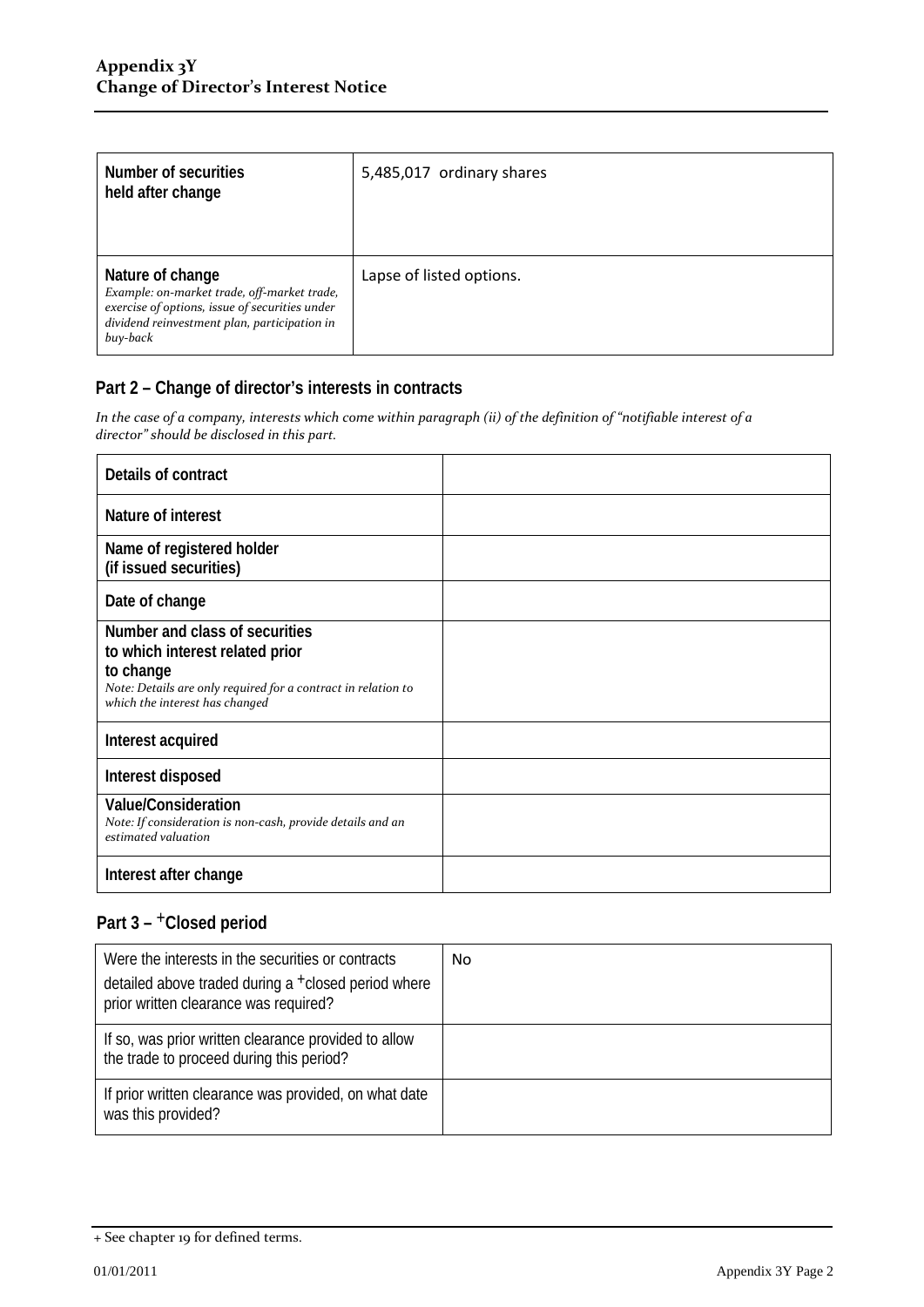# **Appendix 3Y**

# **Change of Director's Interest Notice**

*Information or documents not available now must be given to ASX as soon as available. Information and documents given to ASX become ASX's property and may be made public.*

Introduced 30/09/01 Amended 01/01/11

| Name of entity | Catalyst Metals Limited |
|----------------|-------------------------|
| <b>ABN</b>     | 54 118 912 495          |

We (the entity) give ASX the following information under listing rule 3.19A.2 and as agent for the director for the purposes of section 205G of the Corporations Act.

| Name of Director    | Bruce David Kay  |
|---------------------|------------------|
| Date of last notice | 23 November 2021 |

### **Part 1 - Change of director's relevant interests in securities**

*In the case of a trust, this includes interests in the trust made available by the responsible entity of the trust.*

| Direct or indirect interest                                                                                                                        | Direct and indirect                                             |
|----------------------------------------------------------------------------------------------------------------------------------------------------|-----------------------------------------------------------------|
| Nature of indirect interest<br>(including registered holder)<br>Note: Provide details of the circumstances<br>giving rise to the relevant interest | Kayfund Pty Ltd (Kay Superannuation Fund) - beneficial interest |
| Date of change                                                                                                                                     | 31 May 2022                                                     |
| Number of securities<br>held prior to change                                                                                                       | 2,222,169 ordinary shares<br>205,301 listed options (31.05.22)  |
| Class                                                                                                                                              |                                                                 |
| Number acquired                                                                                                                                    |                                                                 |
| Number disposed                                                                                                                                    | 205,301 (lapse of options)                                      |
| <b>Value/Consideration</b><br>Note: If consideration is non-cash, provide<br>details and estimated valuation                                       | Nil                                                             |

<sup>+</sup> See chapter 19 for defined terms.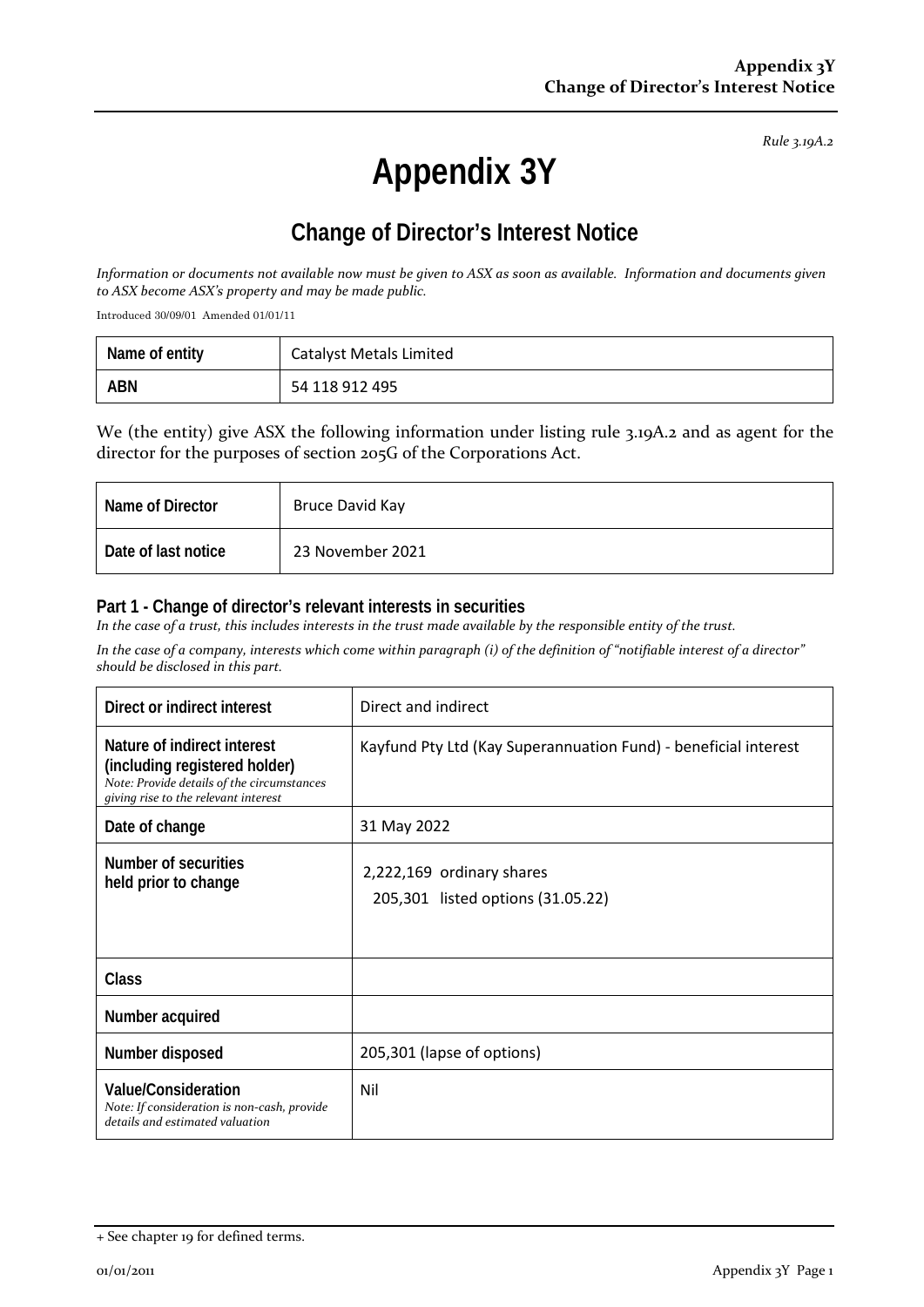| Number of securities<br>held after change                                                                                                                                     | 2,222,169 ordinary shares |
|-------------------------------------------------------------------------------------------------------------------------------------------------------------------------------|---------------------------|
| Nature of change<br>Example: on-market trade, off-market trade,<br>exercise of options, issue of securities under<br>dividend reinvestment plan, participation in<br>buy-back | Lapse of listed options.  |

*In the case of a company, interests which come within paragraph (ii) of the definition of "notifiable interest of a director" should be disclosed in this part.*

| Details of contract                                                                                                                                                               |  |
|-----------------------------------------------------------------------------------------------------------------------------------------------------------------------------------|--|
| Nature of interest                                                                                                                                                                |  |
| Name of registered holder<br>(if issued securities)                                                                                                                               |  |
| Date of change                                                                                                                                                                    |  |
| Number and class of securities<br>to which interest related prior<br>to change<br>Note: Details are only required for a contract in relation to<br>which the interest has changed |  |
| Interest acquired                                                                                                                                                                 |  |
| Interest disposed                                                                                                                                                                 |  |
| <b>Value/Consideration</b><br>Note: If consideration is non-cash, provide details and an<br>estimated valuation                                                                   |  |
| Interest after change                                                                                                                                                             |  |

| Were the interests in the securities or contracts<br>detailed above traded during a <sup>+</sup> closed period where<br>prior written clearance was required? | No |
|---------------------------------------------------------------------------------------------------------------------------------------------------------------|----|
| If so, was prior written clearance provided to allow<br>the trade to proceed during this period?                                                              |    |
| If prior written clearance was provided, on what date<br>was this provided?                                                                                   |    |

<sup>+</sup> See chapter 19 for defined terms.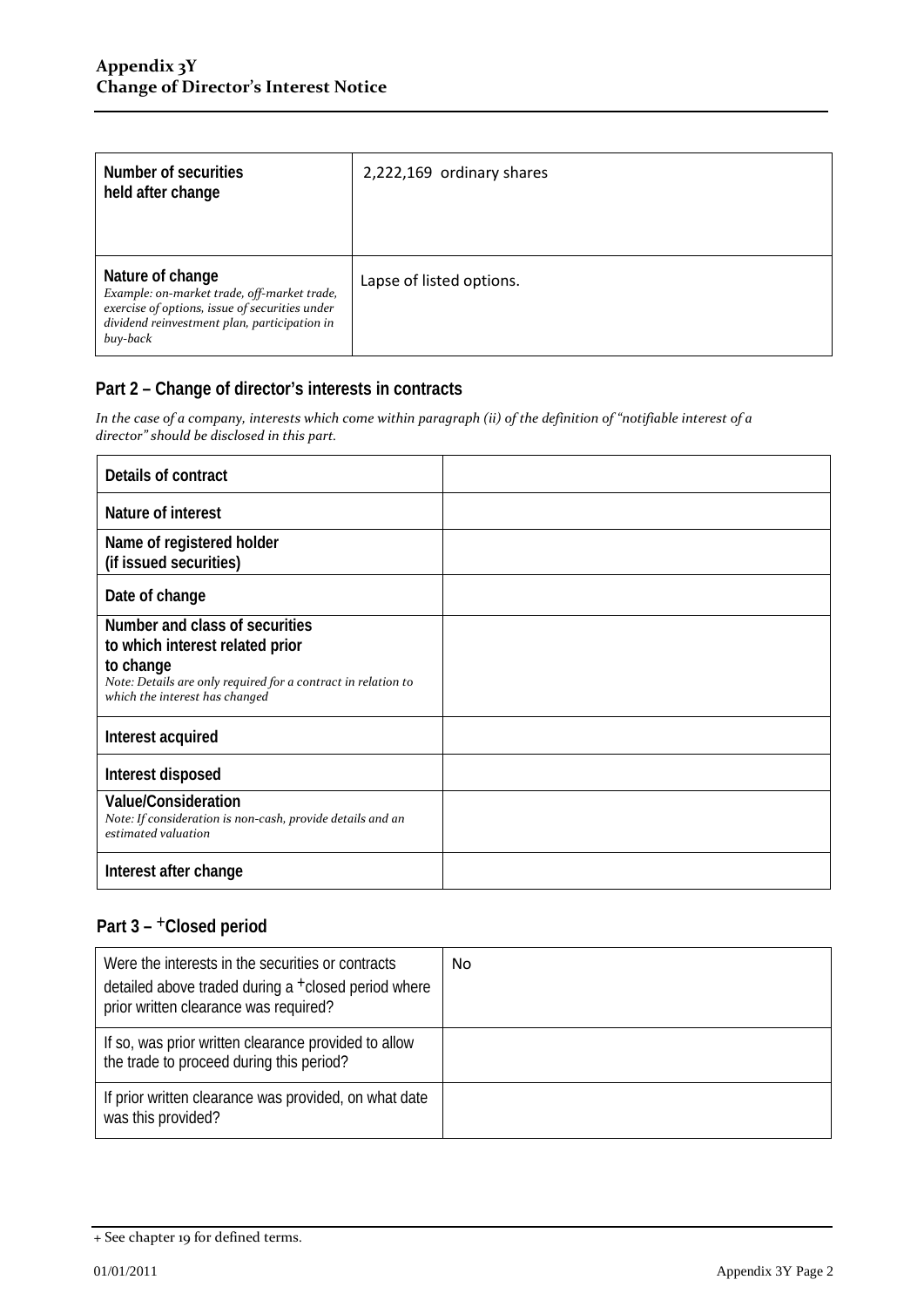# **Appendix 3Y**

## **Change of Director's Interest Notice**

*Information or documents not available now must be given to ASX as soon as available. Information and documents given to ASX become ASX's property and may be made public.*

Introduced 30/09/01 Amended 01/01/11

| Name of entity | <b>Catalyst Metals Limited</b> |
|----------------|--------------------------------|
| ABN            | 54 118 912 495                 |

We (the entity) give ASX the following information under listing rule 3.19A.2 and as agent for the director for the purposes of section 205G of the Corporations Act.

| Name of Director    | James John Champion de Crespigny |
|---------------------|----------------------------------|
| Date of last notice | 7 March 2022                     |

#### **Part 1 - Change of director's relevant interests in securities**

*In the case of a trust, this includes interests in the trust made available by the responsible entity of the trust.*

| Direct or indirect interest                                                                                                                        | Direct and indirect                                                             |
|----------------------------------------------------------------------------------------------------------------------------------------------------|---------------------------------------------------------------------------------|
| Nature of indirect interest<br>(including registered holder)<br>Note: Provide details of the circumstances<br>giving rise to the relevant interest | Bayeux Investments Pty Ltd (Bayeux Investment Trust A/C) - trust<br>beneficiary |
| Date of change                                                                                                                                     | 31 May 2022                                                                     |
| Number of securities<br>held prior to change                                                                                                       | 817,279 ordinary shares<br>80,049 listed options (31.05.22)                     |
| <b>Class</b>                                                                                                                                       | Listed options                                                                  |
| Number acquired                                                                                                                                    |                                                                                 |
| Number disposed                                                                                                                                    | 80,049 (lapse of options)                                                       |
| <b>Value/Consideration</b><br>Note: If consideration is non-cash, provide<br>details and estimated valuation                                       | Nil                                                                             |

<sup>+</sup> See chapter 19 for defined terms.